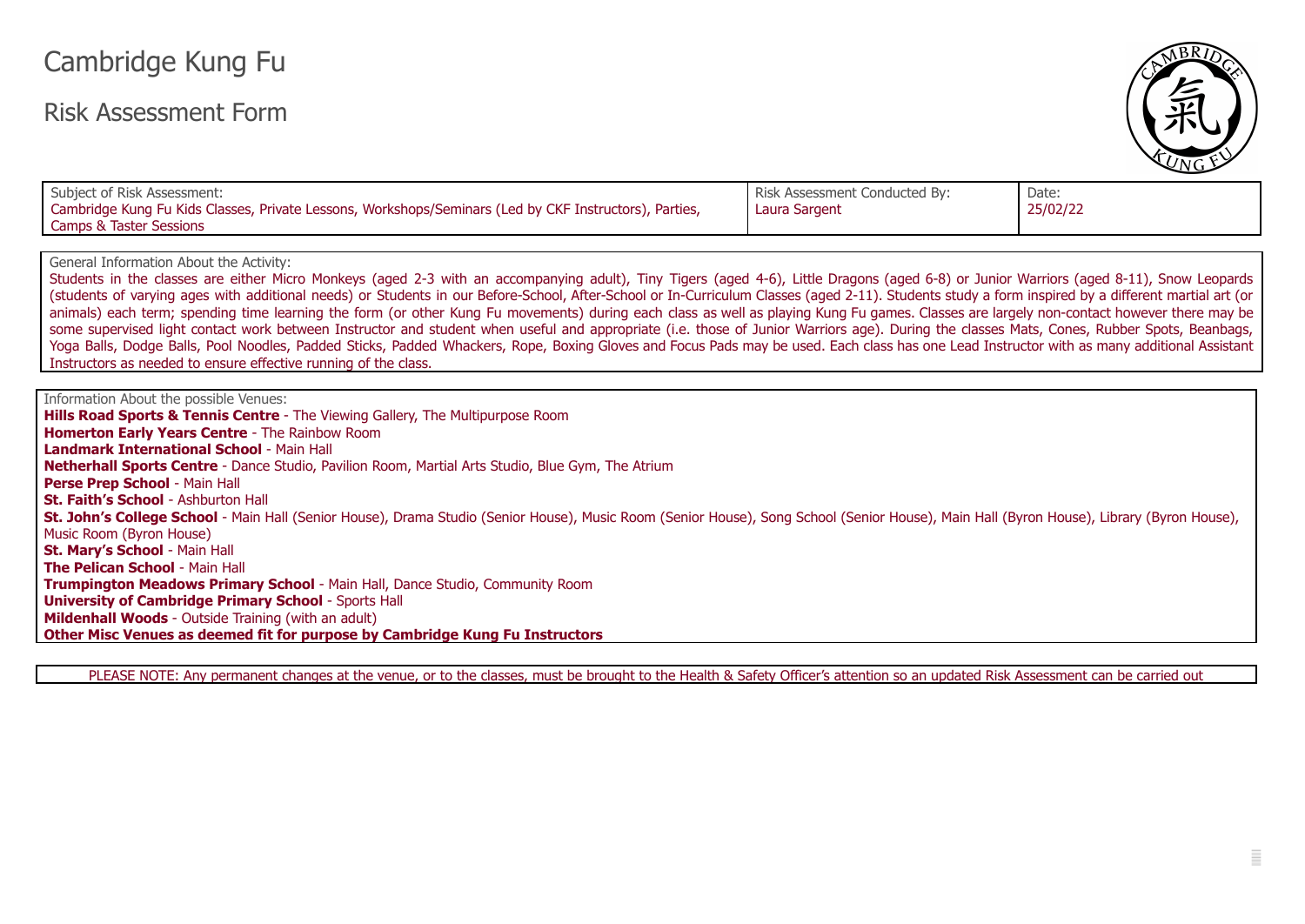| <b>Hazard?</b>                                                | <b>Who Might be</b><br>Harmed?             | <b>Risk</b><br>Level? | <b>Control Measures?</b>                                                                                                                                                                                                                                                                                                                                                                                                                                                                                                                                                                                                                                                                                                                                                                                                                                                                                                                                                                                                                                                                                                                                                                      | <b>Actioned By?</b>                     | When?        | <b>Revised</b><br><b>Risk</b> |
|---------------------------------------------------------------|--------------------------------------------|-----------------------|-----------------------------------------------------------------------------------------------------------------------------------------------------------------------------------------------------------------------------------------------------------------------------------------------------------------------------------------------------------------------------------------------------------------------------------------------------------------------------------------------------------------------------------------------------------------------------------------------------------------------------------------------------------------------------------------------------------------------------------------------------------------------------------------------------------------------------------------------------------------------------------------------------------------------------------------------------------------------------------------------------------------------------------------------------------------------------------------------------------------------------------------------------------------------------------------------|-----------------------------------------|--------------|-------------------------------|
|                                                               |                                            |                       |                                                                                                                                                                                                                                                                                                                                                                                                                                                                                                                                                                                                                                                                                                                                                                                                                                                                                                                                                                                                                                                                                                                                                                                               |                                         |              | Level?                        |
| Slips, Trips, Falls Resulting in<br>Injury                    | Instructors, Students<br>and/or Spectators | Medium                | - Inspect condition of flooring and check for damage<br>- Ensure any dangerous areas are cordoned off and/or adapt games<br>and activities accordingly<br>- Report any maintenance defects where applicable<br>- Inspect cleanliness of floor; sweep if necessary and/or report any<br>issues where applicable<br>- Ensure all personal possessions are stored appropriately (i.e. tidily<br>and/or away from training area where possible)<br>- Ensure exits and walkways are kept clear of equipment and other<br>obstacles<br>- Ensure training mats do not overlap when in use<br>- Ensure training mats and equipment are stored away from the<br>training area (where possible) when not is use<br>- Ask students to remove socks wherever possible (if this is not<br>possible, due to injury/verrucas ask them to keep on one sock only).<br>If this is not possible assess the suitability of the planned activities<br>and the flooring and adjust accordingly<br>- Ensure any spillages are cordoned off and cleaned up immediately<br>(contact a caretaker if available/necessary)<br>- Ensure students are only permitted to climb approved equipment<br>(and under supervision) | Instructors,<br>Students,<br>Spectators | Every Lesson | Low                           |
| <b>Faulty Fixtures/Fittings</b><br>Resulting in Injury        | Instructors, Students<br>and/or Spectators | Medium                | - Inspect condition of lighting and check for obvious damage (specific<br>attention should be given to theatrical lights where applicable)<br>- Inspect any other permanent fixtures such as Heaters/Radiators,<br>Artwork, Notice Boards/Whiteboards etc. and check for obvious<br>damage<br>- Assess whether the class can continue if dangerous fixtures/fittings<br>are discovered<br>- Report any maintenance defects where applicable                                                                                                                                                                                                                                                                                                                                                                                                                                                                                                                                                                                                                                                                                                                                                   | Instructors                             | Every Lesson | Low                           |
| Poor Storage of Equipment<br>Resulting in Damage or<br>Injury | Instructors, Students<br>and/or Spectators | Medium                | - Ensure all equipment/furniture (inc. Soft Play, Climbing Towers,<br>Chairs etc.) is stacked at a safe height, in a secure and balanced way<br>and away from the training area (where possible)<br>- Ensure exits and walkways are kept clear of equipment and other<br>obstacles<br>- Ensure equipment is stored appropriately to avoid long term damage<br>when not in use<br>- Ensure training mats and equipment are stored away from the<br>training area (where possible) when not in use<br>- Ensure any large 'roll out' mats are stored in such a way as to avoid<br>them falling<br>- Ensure any larger pieces of equipment (especially the 'roll out' mats)<br>are carried/moved safely by Instructors only, unless students are<br>specifically supervised/instructed                                                                                                                                                                                                                                                                                                                                                                                                            | Instructors,<br>Students                | Every Lesson | Low                           |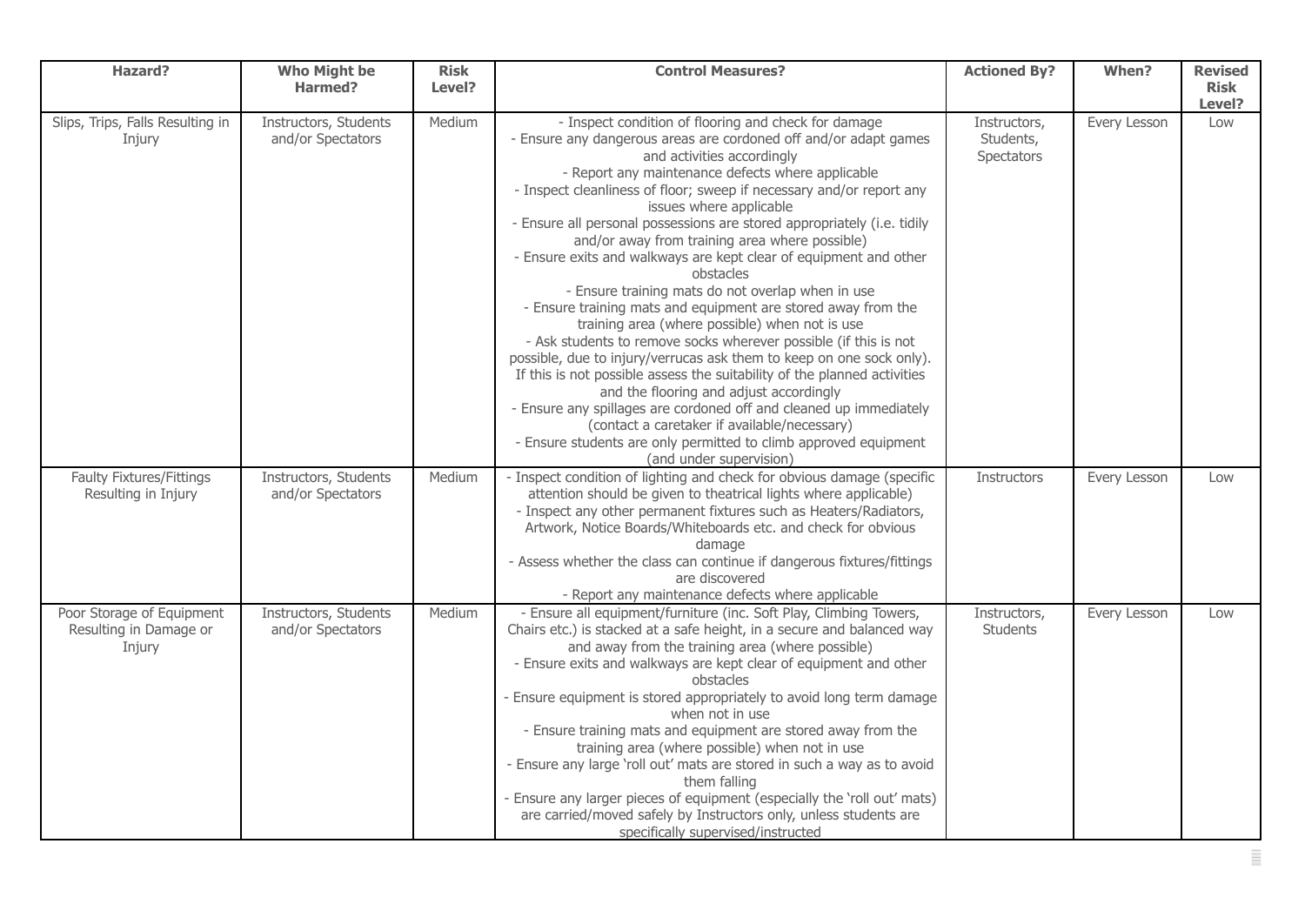| Defective Training Equipment<br>Resulting in Injury                                                                                                                                  | Instructors and/or<br><b>Students</b>      | Medium | - Inspect all equipment regularly for damage<br>- Ensure any defective/dangerous equipment is removed from use<br>immediately<br>- Report any faulty equipment<br>- Line Managers to ensure all equipment is properly maintained (and<br>tested where appropriate), repaired or replaced                                                                                                                                                                                                                                                                                                                                                                                                                                                                                                                                                                                                                                                                                                                                                                                                      | Line Managers,<br>Instructors,<br><b>Students</b> | Whenever<br>Used | Low |
|--------------------------------------------------------------------------------------------------------------------------------------------------------------------------------------|--------------------------------------------|--------|-----------------------------------------------------------------------------------------------------------------------------------------------------------------------------------------------------------------------------------------------------------------------------------------------------------------------------------------------------------------------------------------------------------------------------------------------------------------------------------------------------------------------------------------------------------------------------------------------------------------------------------------------------------------------------------------------------------------------------------------------------------------------------------------------------------------------------------------------------------------------------------------------------------------------------------------------------------------------------------------------------------------------------------------------------------------------------------------------|---------------------------------------------------|------------------|-----|
| Misuse of Training Equipment<br>Resulting in Injury                                                                                                                                  | Instructors, Students<br>and/or Spectators | Medium | - Ensure equipment is generally only used by appropriately trained<br>Instructors (unless students are specifically supervised/instructed)<br>- Ensure students are instructed as to when, and how, to use<br>equipment appropriately<br>- Ensure equipment is only used in the manner prescribed by<br>Cambridge Kung Fu<br>- Ensure students are not left unsupervised with equipment<br>- Instructors may ask fellow Instructors, or students, that they feel<br>are acting in a manner likely to cause injury, to stop                                                                                                                                                                                                                                                                                                                                                                                                                                                                                                                                                                    | Instructors,<br><b>Students</b>                   | Whenever<br>Used | Low |
| <b>Ball Games Causing Damage</b><br>to the Training Space and/or<br>Injury<br>(inc. Lighting or Ceiling Tile<br>Damage or Falling,<br><b>Equipment Falling/Being</b><br>Knocked Over | Instructors, Students<br>and/or Spectators | Medium | - Inspect training space for potential hazards (especially Low Hanging<br>Lights, Low Ceilings and Projectors) and adapt the games and<br>activities accordingly<br>- Ensure Yoga Balls are appropriately inflated<br>- Ensure Balls are generally only used by appropriately trained<br>Instructors (unless students are specifically supervised/instructed)<br>- Lead Instructors to ensure Instructors are trained in the appropriate<br>use of the Balls i.e. proper control/power<br>- Ensure students are instructed as to when, and how, to use Balls<br>appropriately<br>- Ensure students are not left unsupervised with the Balls<br>- Instructors may ask fellow Instructors, or students, that they feel<br>are acting in a manner likely to cause injury, to stop                                                                                                                                                                                                                                                                                                                | Line Managers,<br>Instructors,<br><b>Students</b> | Whenever<br>Used | Low |
| Collision with Objects or<br>Other Persons in Training<br>Resulting in Injury                                                                                                        | Instructors, Students<br>and/or Spectators | Medium | - Line Managers to ensure that class sizes kept at a safe level with an<br>appropriate number of instructors assigned to each class<br>- Ensure that there is adequate space to train for the planned<br>activities<br>- Be aware of changes to the normal training space (such as staging<br>being assembled) and adapt the class/activities accordingly<br>- Inspect training area for potential hazards such as<br>Heaters/Radiators, Low Ceilings, Low Beams, Low Hanging Lights,<br>Sharp Corners, Wall Fixtures, Artwork, Notice Boards/Whiteboards and<br>any other Equipment/Furniture in the room and adapt the<br>class/activities accordingly<br>- Inspect cleanliness of floor; sweep if necessary and/or report any<br>issues where applicable<br>- Ensure personal possessions are stored appropriately (i.e. tidily<br>and/or away from training area where possible)<br>- Ensure exits and walkways are kept clear of equipment and other<br>obstacles<br>- Ensure doors into the training space are closed wherever possible<br>- Ask spectators to watch at a safe distance | Line Managers,<br>Instructors,<br><b>Students</b> | Every Lesson     | Low |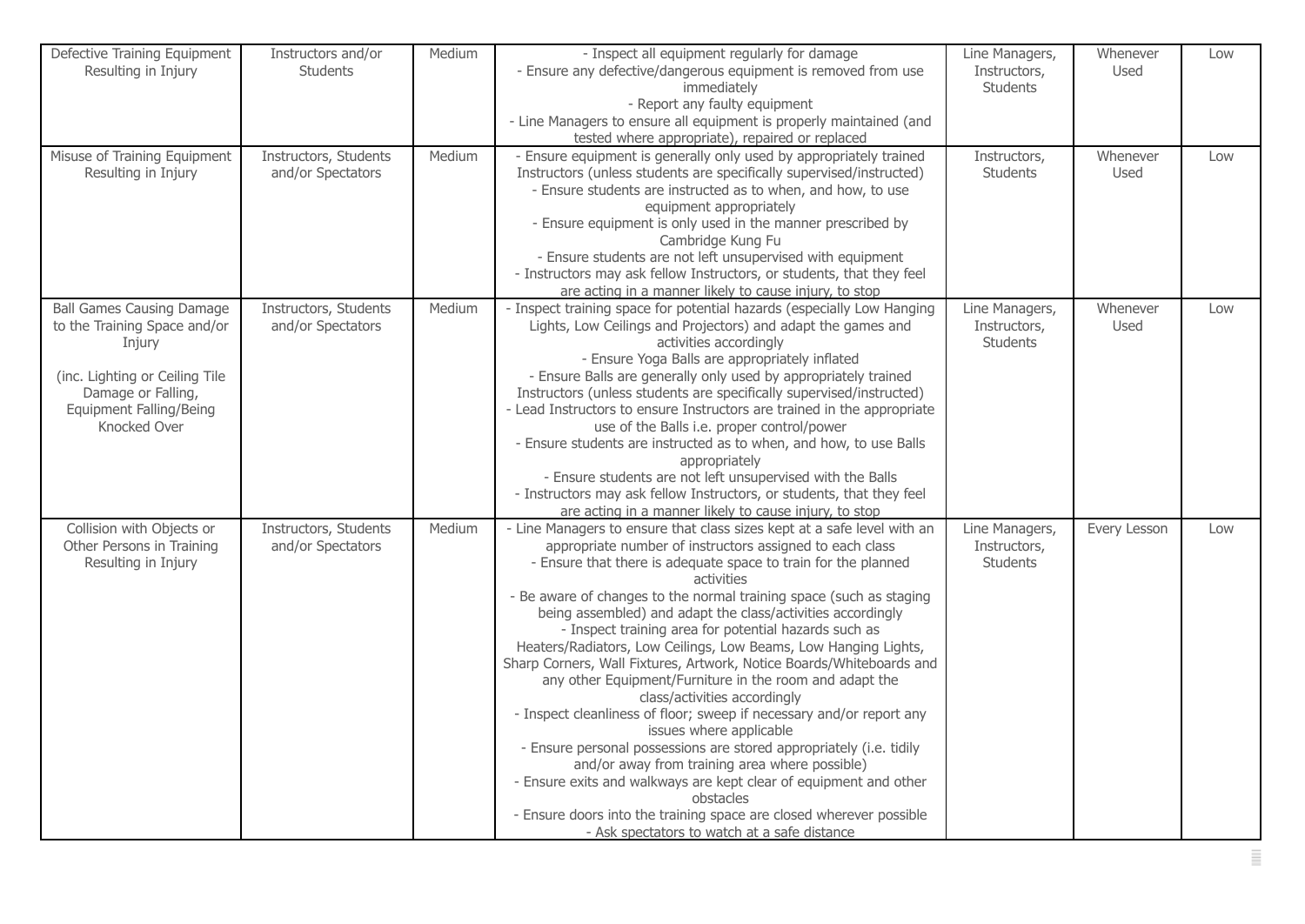|                                                                                                                                                                                                                                                 |                                       |        | - Ensure mats do not overlap when in use<br>- Ensure training mats and equipment are stored away from the<br>training area when not is use<br>- Ask students to remove socks wherever possible (if this is not<br>possible, due to injury/verrucas ask them to keep on one sock only).<br>If this is not possible assess the suitability of the planned activities<br>and the flooring and adjust accordingly<br>- Instructors may ask students, or fellow Instructors, that they feel<br>are acting in a manner likely to cause injury, to stop<br>- Report any permanent changes to the room to a Line Manager ASAP                                                                                                                                                                                                                                                                                                                                                                                                                                                                                                                                                                                                                                                                                                                                                                                                                                  |                                                                 |              |     |
|-------------------------------------------------------------------------------------------------------------------------------------------------------------------------------------------------------------------------------------------------|---------------------------------------|--------|--------------------------------------------------------------------------------------------------------------------------------------------------------------------------------------------------------------------------------------------------------------------------------------------------------------------------------------------------------------------------------------------------------------------------------------------------------------------------------------------------------------------------------------------------------------------------------------------------------------------------------------------------------------------------------------------------------------------------------------------------------------------------------------------------------------------------------------------------------------------------------------------------------------------------------------------------------------------------------------------------------------------------------------------------------------------------------------------------------------------------------------------------------------------------------------------------------------------------------------------------------------------------------------------------------------------------------------------------------------------------------------------------------------------------------------------------------|-----------------------------------------------------------------|--------------|-----|
| <b>Training Injuries</b><br>(inc. Sprains, Strains, Muscle<br>Aches, Superficial Cuts,<br>Scrapes, Grazes, Bruises,<br>Carpet Burns, Nose Bleeds,<br>Broken Bones, Dislocations,<br>Eye Injuries)                                               | Instructors and/or<br><b>Students</b> | Medium | - Advise students to wear appropriate clothing<br>- Instructors to ensure they are wearing appropriate clothing<br>- Advise students (and Instructors) to remove any watches and<br>jewellery, or cover ear studs with surgical tape/plasters where<br>necessary<br>- Advise students (and Instructors) to tie back long hair where<br>necessary<br>- Advise students (and Instructors) to ensure finger nails are not too<br>long<br>- Ensure parents (and teachers) are asked to make Instructors aware<br>of any prior injuries or medical conditions<br>- All Leaders to ensure they have read their students' medical<br>information and carry this with them in their Class Folders<br>- Ensure planned activities are adapted for those with prior injuries or<br>medical conditions<br>- Ensure students understand how to train safely in the environment<br>they are in and monitor this<br>- Instructors may ask students, or fellow Instructors, that they feel<br>are acting in a manner likely to cause injury, to stop<br>- Instructors may ask students, or fellow Instructors, to stop training if<br>they witness any distress<br>- Line Managers to ensure that at least one 'Emergency First Aid at<br>Work' Trained staff member is rota'd in each venue or that venue has<br>its own First Aider<br>- First Aid Trained Instructor/Staff Member to assess whether student<br>should continue training after sustaining an injury | Line Managers,<br>Instructors,<br>Students,<br>Parents/Teachers | Every Lesson | Low |
| Training Fatigue<br>(inc. Dehydration, Muscle<br>Fatigue, Sore/Stiff Joints,<br>Dizziness, Hyperventilation,<br>Nausea/Vomiting, Asthma<br>Attack,<br>Collapse/Unconsciousness<br>Seizures, Tummy<br>Aches/General Aches,<br>Headaches, Cramps) | Instructors and/or<br><b>Students</b> | Medium | - Advise students to wear appropriate clothing<br>- Instructors to ensure they are wearing appropriate clothing<br>- Ensure parents (and teachers) are asked to make Instructors aware<br>of any prior injuries or medical conditions<br>- All Leaders to ensure they have read their students' medical<br>information and carry this with them in their Class Folders<br>- Ensure planned activities are adapted for those with prior injuries or<br>medical conditions<br>- Assess suitability of the planned activities for the class (taking into<br>consideration room and/or outside temperature, exertion levels,<br>student abilities)                                                                                                                                                                                                                                                                                                                                                                                                                                                                                                                                                                                                                                                                                                                                                                                                         | Line Managers,<br>Instructors,<br>Students,<br>Parents/Teachers | Every Lesson | Low |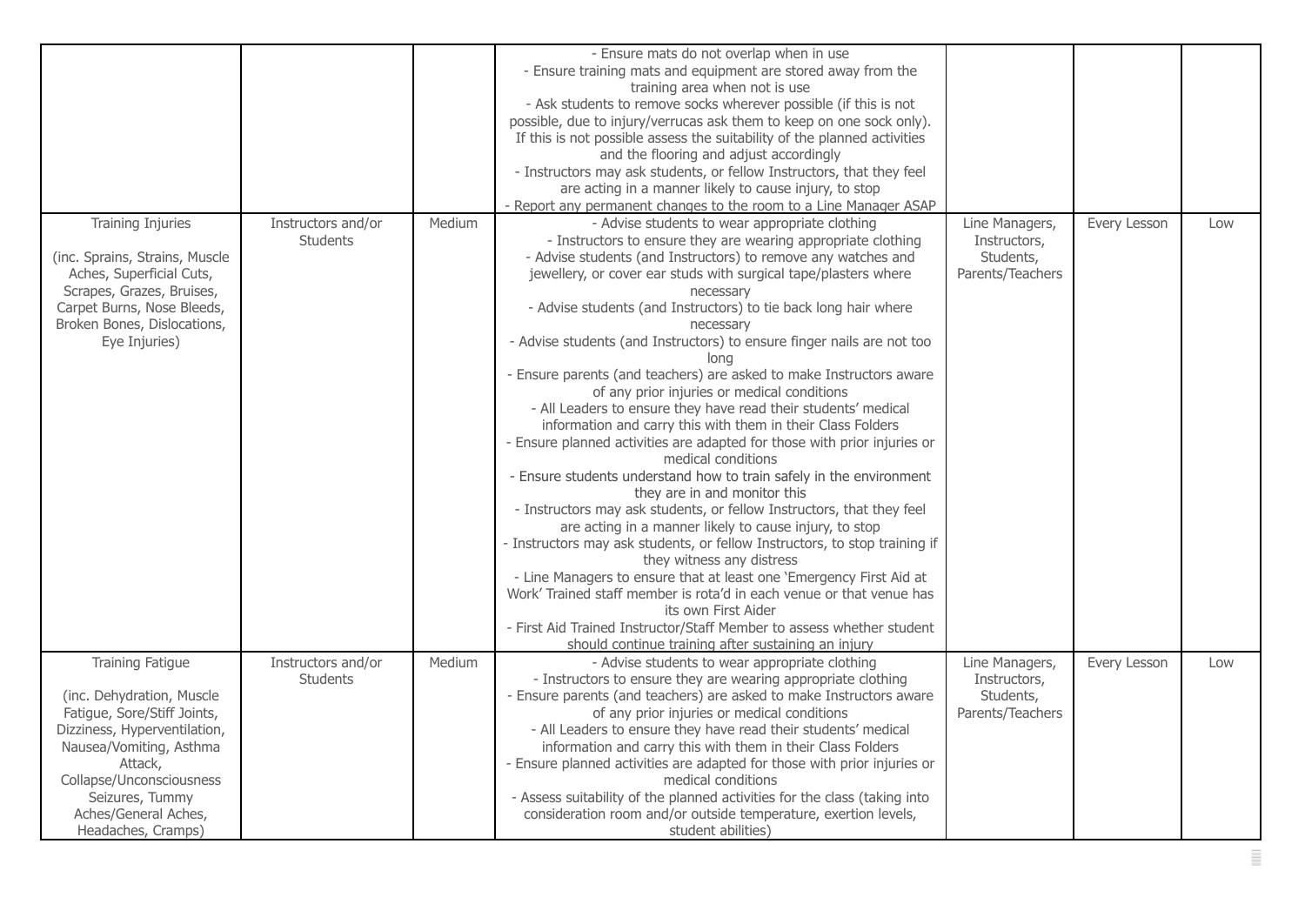|                                            |                                            |        | - Encourage students to bring water to class and to drink regularly<br>during the session during the scheduled drinks breaks<br>- Encourage students to take additional breaks if needed<br>- Instructor may ask any students, or fellow Instructors, that they feel<br>is acting in a manner likely to cause injury, to stop<br>- Instructors may ask students, or fellow Instructors, to stop training if<br>they witness any distress<br>- Line Managers to ensure that at least one 'Emergency First Aid at<br>Work' Trained staff member is rota'd in each venue or that venue has<br>it's own First Aider<br>- First Aid Trained Instructor/Staff Member to assess whether student<br>should continue training after experiencing training fatigue                                                                                                                                                                                     |                                                                 |              |     |
|--------------------------------------------|--------------------------------------------|--------|----------------------------------------------------------------------------------------------------------------------------------------------------------------------------------------------------------------------------------------------------------------------------------------------------------------------------------------------------------------------------------------------------------------------------------------------------------------------------------------------------------------------------------------------------------------------------------------------------------------------------------------------------------------------------------------------------------------------------------------------------------------------------------------------------------------------------------------------------------------------------------------------------------------------------------------------|-----------------------------------------------------------------|--------------|-----|
| Severe Allergic Reaction or<br>Anaphylaxis | Instructors, Students<br>and/or Spectators | Medium | - Ensure all 'Community Class' students complete a Details Form<br>which specifically asks about medical conditions<br>- All Leaders to ensure they have read their students' medical<br>information and carry this with them in their Class Folders<br>- Ensure all Instructors have been made aware of any severe student<br>allergies and any treatment plans i.e. epipens for specific students in<br>their classes<br>- Ensure all Before/After-School and In-Curriculum Class staff have<br>been made aware of the relevant School's anaphylaxis policies<br>procedures (including location of Allergy Kits if necessary)<br>- Ensure that students attending Camps are asked not to bring nuts in<br>their packed lunches<br>- Line Managers to ensure that at least one 'Emergency First Aid at<br>Work' Trained staff member is rota'd in each venue or that venue has<br>its own First Aider (trained in dealing with Anaphylaxis) | Line Managers,<br>Instructors,<br>Students,<br>Parents/Teachers | Every Lesson | Low |
| Choking                                    | Instructors, Students<br>and/or Spectators | Medium | - Ensure that no snacks or chewing gum are consumed during training<br>- Line Managers to ensure that at least one 'Emergency First Aid at<br>Work' Trained staff member is rota'd in each venue or that venue has<br>its own First Aider (trained in dealing with Choking)                                                                                                                                                                                                                                                                                                                                                                                                                                                                                                                                                                                                                                                                  | Line Managers,<br>Instructors,<br><b>Students</b>               | Every Lesson | Low |
| Burns/Scalds                               | Instructors, Students<br>and/or Spectators | Medium | - Ensure any heaters/radiators are not hot enough to cause a burn<br>- Ensure that heaters/radiators are not misused i.e. sat on, stood on,<br>used to store water bottles on<br>- Ensure students supervised closely in any room with a 'Boiling Water<br>Tap' (i.e. the Netherhall Pavilion Room)<br>- Line Managers to ensure that at least one 'Emergency First Aid at<br>Work' Trained staff member is rota'd in each venue or that venue has<br>its own First Aider (trained in dealing with Burns/Scalds)<br>- Advise children where appropriate that hot taps can be very hot                                                                                                                                                                                                                                                                                                                                                        | Line Managers,<br>Instructors,<br><b>Students</b>               | Every Lesson | Low |
| Fire Resulting in Injury or<br>Death       | Instructors, Students<br>and/or Spectators | Medium | - Line Managers to ensure Fire Drills are conducted each term<br>- Ensure Instructors and students are familiar with the location of fire<br>exits and fire assembly points<br>- Ensure exits and walkways are kept clear of equipment and other<br>obstacles<br>- Ensure that no smoking rules are adhered to at all venues                                                                                                                                                                                                                                                                                                                                                                                                                                                                                                                                                                                                                 | Line Managers,<br>Instructors,<br><b>Students</b>               | Every Lesson | Low |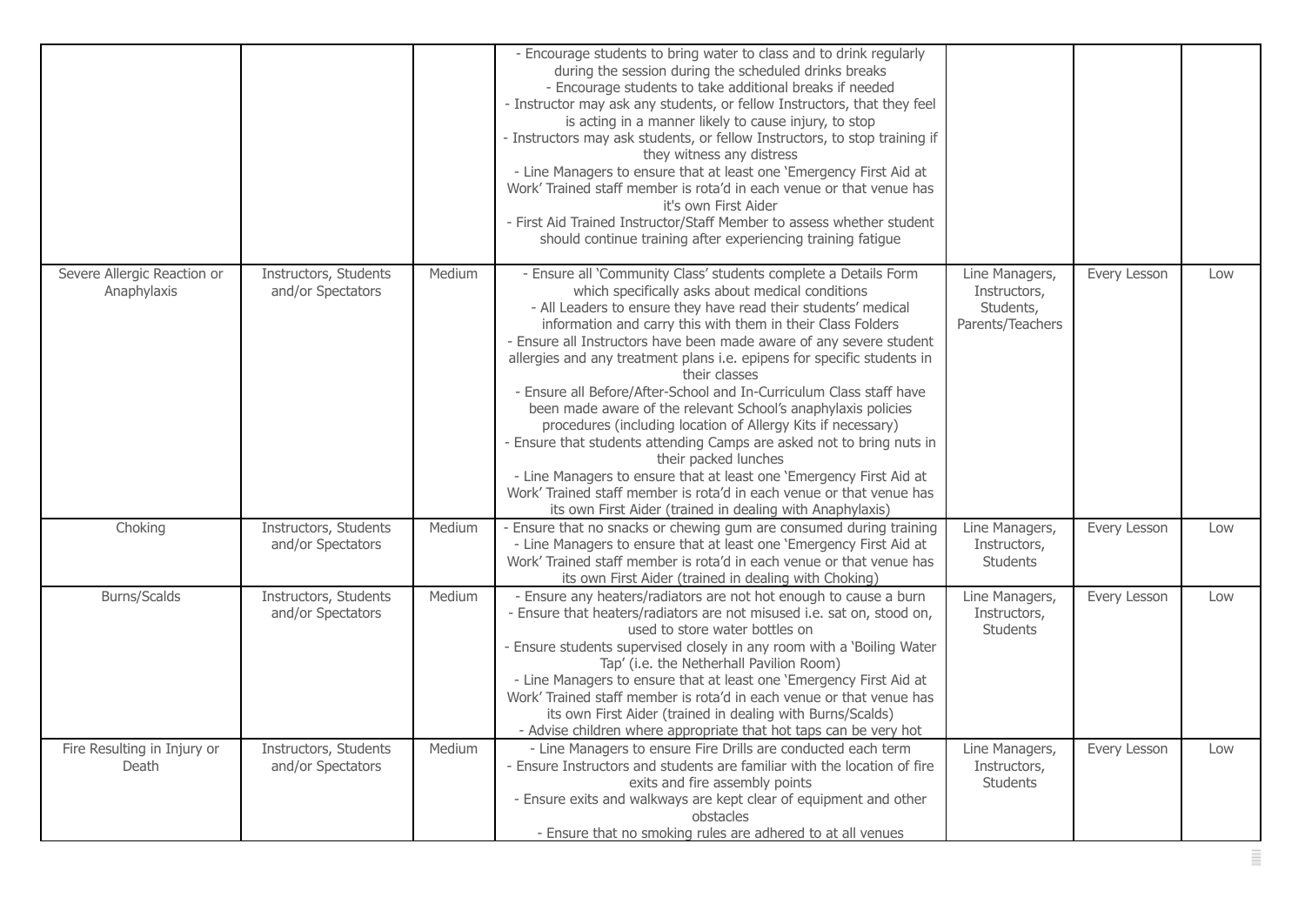|                            |                       |        | - Ensure Instructors are familiar with the location of fire extinguishers                                           |                                |              |     |
|----------------------------|-----------------------|--------|---------------------------------------------------------------------------------------------------------------------|--------------------------------|--------------|-----|
|                            |                       |        | and break glass points (where available)                                                                            |                                |              |     |
|                            |                       |        | - Ensure any heaters/radiators are not hot enough to cause a burn                                                   |                                |              |     |
|                            |                       |        | - Ensure that heaters/radiators are not misused i.e. sat on, stood on,                                              |                                |              |     |
| Poor Response to           | Instructors, Students | Medium | used to store water bottles on<br>- Line Managers to ensure class sizes are kept at a safe level with an            |                                | If Situation |     |
| Accidents/Injury/Incidents | and/or Spectators     |        | appropriate number of Instructors assigned to each venue or that                                                    | Line Managers,<br>Instructors. | Arises       | Low |
| Leading to Further Harm    |                       |        | venue has its own First Aider                                                                                       | Students,                      |              |     |
|                            |                       |        | - Ensure you have First Aid Kit readily available at every venue or that                                            | Parents/Teachers               |              |     |
|                            |                       |        | venue has its own First Aider                                                                                       |                                |              |     |
|                            |                       |        | - Line Managers to ensure First Aid Kits are checked and re-stocked                                                 |                                |              |     |
|                            |                       |        | regularly                                                                                                           |                                |              |     |
|                            |                       |        | - Line Managers to ensure 'First Aid Kit Usage Reports' and                                                         |                                |              |     |
|                            |                       |        | 'Incident/Accident Report Forms' are available in First Aid Kits/                                                   |                                |              |     |
|                            |                       |        | <b>Instructor Folders</b>                                                                                           |                                |              |     |
|                            |                       |        | - Ensure gloves are worn where appropriate when delivering First Aid                                                |                                |              |     |
|                            |                       |        | - Line Managers to ensure all staff have received, and read, a copy of                                              |                                |              |     |
|                            |                       |        | the Company Handbook which includes a Health and Safety Policy                                                      |                                |              |     |
|                            |                       |        | - Ensure all Before/After-School and In-Curriculum Class staff have                                                 |                                |              |     |
|                            |                       |        | been made aware of the relevant School's First Aid Policy and<br>procedures                                         |                                |              |     |
|                            |                       |        | - Line Managers to ensure that at least one 'Emergency First Aid at                                                 |                                |              |     |
|                            |                       |        | Work' Trained staff member is rota'd in each venue or that venue has                                                |                                |              |     |
|                            |                       |        | its own First Aider                                                                                                 |                                |              |     |
|                            |                       |        | - Line Managers to ensure that regular Health & Safety Training is                                                  |                                |              |     |
|                            |                       |        | provided                                                                                                            |                                |              |     |
|                            |                       |        | - Line Managers to ensure that all Instructors, even those without                                                  |                                |              |     |
|                            |                       |        | First Aid training, are aware of their role during an emergency                                                     |                                |              |     |
|                            |                       |        | situation                                                                                                           |                                |              |     |
|                            |                       |        | - Line Managers to ensure that all Instructors are aware of how to                                                  |                                |              |     |
|                            |                       |        | identify, and respond to, head injuries                                                                             |                                |              |     |
|                            |                       |        | - Ensure all 'Community Class' students are asked to provide signed                                                 |                                |              |     |
|                            |                       |        | consent to administer First Aid                                                                                     |                                |              |     |
|                            |                       |        | - Ensure all 'Community Class' students complete a Details Form<br>which specifically asks about medical conditions |                                |              |     |
|                            |                       |        | - All Leaders to ensure they have read their students' medical                                                      |                                |              |     |
|                            |                       |        | information and carry this with them in their Class Folders (as well as                                             |                                |              |     |
|                            |                       |        | Next of Kin details)                                                                                                |                                |              |     |
|                            |                       |        | - Ensure all Instructors have CKF HQ and Rota Phone Numbers stored                                                  |                                |              |     |
|                            |                       |        | in their personal Mobile Phones                                                                                     |                                |              |     |
|                            |                       |        | - Line Managers to ensure all First Aid Kit Usage Reports and                                                       |                                |              |     |
|                            |                       |        | Incident/Accident Report Forms are reviewed                                                                         |                                |              |     |
|                            |                       |        | - Line Managers to ensure any relevant Incidents/Accidents are                                                      |                                |              |     |
|                            |                       |        | reported to RIDDOR                                                                                                  |                                |              |     |
| Contraction of Infectious  | Instructors, Students | Medium | - Ensure parents (and teachers) are asked to make Instructors aware                                                 | Instructors,                   | If Situation | Low |
| Diseases from Blood/Bodily | and/or Spectators     |        | of any prior illnesses/conditions                                                                                   | Parents/Teachers               | Arises       |     |
| Fluids or other sources of |                       |        | - Ensure gloves are worn when dealing with blood or other bodily                                                    |                                |              |     |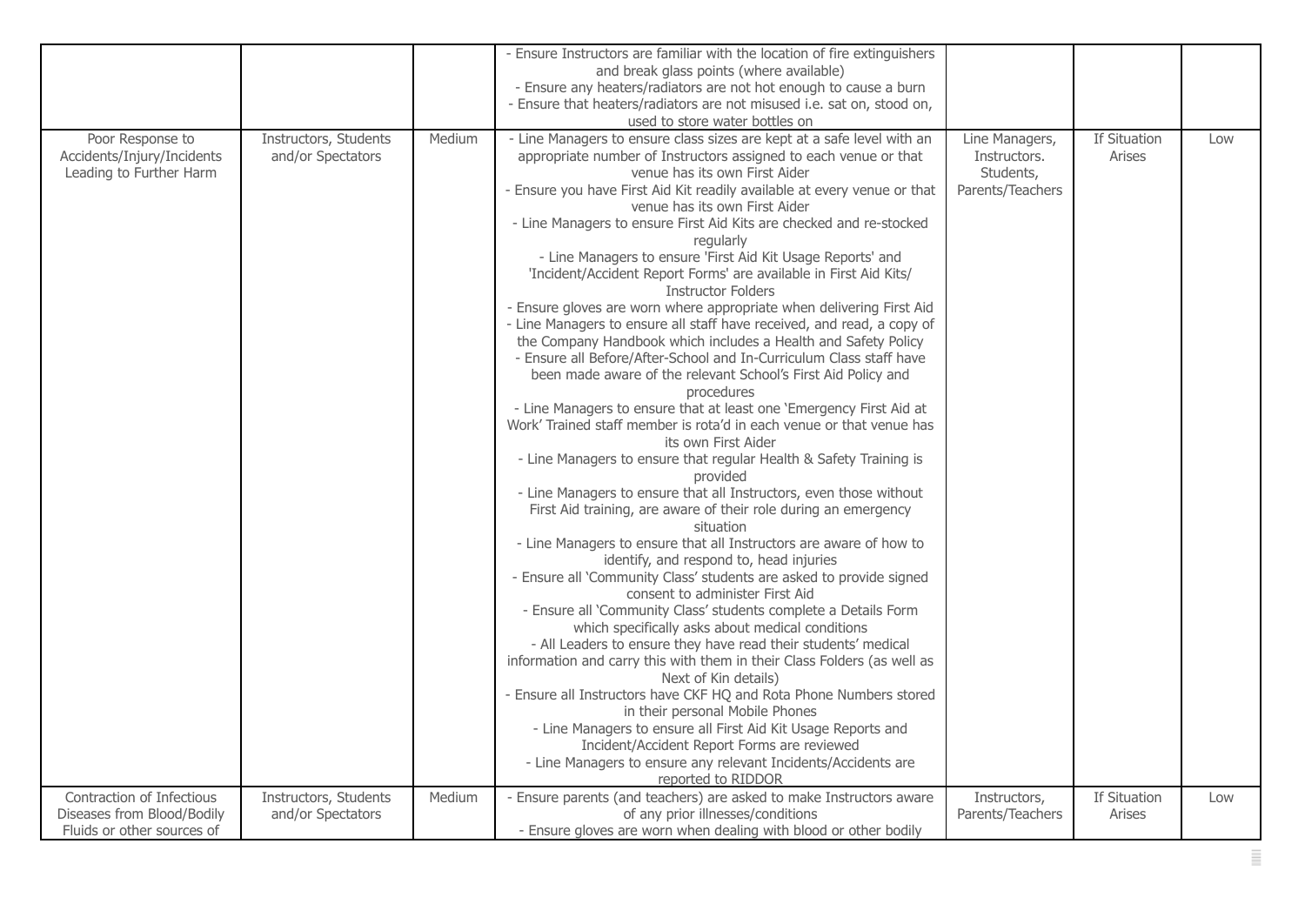| infection                                                                                                                                                                                                                                                                                                                               |                                         |        | fluids<br>- Ensure all cuts are promptly cleaned and dressed<br>- Ensure any residual blood/bodily fluids on the floor, mats and/or any<br>equipment is cleaned immediately using appropriate<br>equipment/products (a caretaker should be contacted if available)<br>- Ensure all blood spillages are reported to the venue<br>- Ensure anything used to clean blood/bodily fluids is disposed of<br>appropriately<br>- Ensure you are vigilant for superficial injuries sustained during<br>training<br>- Sanitise mats/balls at regular intervals                                                                                                                                                                                                                                                                                                                                                                                                                                                                                                                                                                                                                                                                                                                                                                                                                                                                                                                                                                                                                                                                                                                                                                                                                                                                                                                                                                                                                                                                                                                                                    |                                                   |              |     |
|-----------------------------------------------------------------------------------------------------------------------------------------------------------------------------------------------------------------------------------------------------------------------------------------------------------------------------------------|-----------------------------------------|--------|---------------------------------------------------------------------------------------------------------------------------------------------------------------------------------------------------------------------------------------------------------------------------------------------------------------------------------------------------------------------------------------------------------------------------------------------------------------------------------------------------------------------------------------------------------------------------------------------------------------------------------------------------------------------------------------------------------------------------------------------------------------------------------------------------------------------------------------------------------------------------------------------------------------------------------------------------------------------------------------------------------------------------------------------------------------------------------------------------------------------------------------------------------------------------------------------------------------------------------------------------------------------------------------------------------------------------------------------------------------------------------------------------------------------------------------------------------------------------------------------------------------------------------------------------------------------------------------------------------------------------------------------------------------------------------------------------------------------------------------------------------------------------------------------------------------------------------------------------------------------------------------------------------------------------------------------------------------------------------------------------------------------------------------------------------------------------------------------------------|---------------------------------------------------|--------------|-----|
| Child/Vulnerable Adult<br>Protection Issues Resulting in<br>Physical or Psychological<br>Damage<br>(inc. Bullying, Abuse of a<br>Child by another Child, Abuse<br>of a Child by an Instructor,<br>Abuse of a Child by a<br>Member of the Public,<br>Students Absconding,<br>Students Leaving<br>Unaccompanied, Uncollected<br>Students) | Students and/or<br>Instructors Under 18 | Medium | - Line Managers to ensure all relevant staff have DBS checks<br>- Line Managers to ensure all staff have received, and read, a copy of<br>the Company Handbook which includes a comprehensive Child<br>Protection Policy Protection and Anti-Bullying Policy<br>- Line Managers to ensure all staff receive regular Child Protection<br>Training particularly in identifying the signs/symptoms of abuse<br>- Ensure all Before/After-School and In-Curriculum Class staff are<br>aware of the relevant School's Child Protection Policy and location of<br>LOC Forms (and have supervision meetings as appropriate with the<br>school in an Early Years setting)<br>- Ensure all Before/After-School and In-Curriculum Class staff are<br>aware of the relevant procedure if children are absent<br>- Line Managers to ensure all Instructors who let kids go at the end of<br>the class are trained in 'Pick Up' procedure<br>- Ensure students are supervised within the class at all times<br>- Ensure students seek permission before leaving the room (and are<br>accompanied out as appropriate)<br>- Ensure a register and/or headcount is taken at every class<br>- Ensure children are accompanied on Toilet Breaks by an instructor<br>and a buddy.<br>- Ensure students do not enter storage cupboards<br>- Only children with written permission allowed to go home<br>unaccompanied<br>- Ensure all 'strangers' are challenged<br>- Line Managers to ensure any reported incidences of bullying or<br>suspected abuse are dealt with swiftly and in accordance with<br>Company (and any relevant School) Policy (in liaison with any Schools<br>if necessary)<br>- Line Managers to ensure that Instructors who are under 18 do not<br>work above the appropriate number of hours or outside the<br>appropriate times<br>- Line Managers to ensure that Instructors who are under 18 have<br>been appropriately trained in their Child Protection duties<br>- Line Managers to ensure that Instructors who are under 18 have<br>been provided with appropriate Health and Safety training | Line Managers,<br>Instructors,<br><b>Students</b> | Every Lesson | Low |
| Aggressive Behaviour from                                                                                                                                                                                                                                                                                                               | Instructors, Students                   | Medium | - Line Managers to ensure class sizes are kept at a safe level with an                                                                                                                                                                                                                                                                                                                                                                                                                                                                                                                                                                                                                                                                                                                                                                                                                                                                                                                                                                                                                                                                                                                                                                                                                                                                                                                                                                                                                                                                                                                                                                                                                                                                                                                                                                                                                                                                                                                                                                                                                                  | Line Managers,                                    | Every Lesson | Low |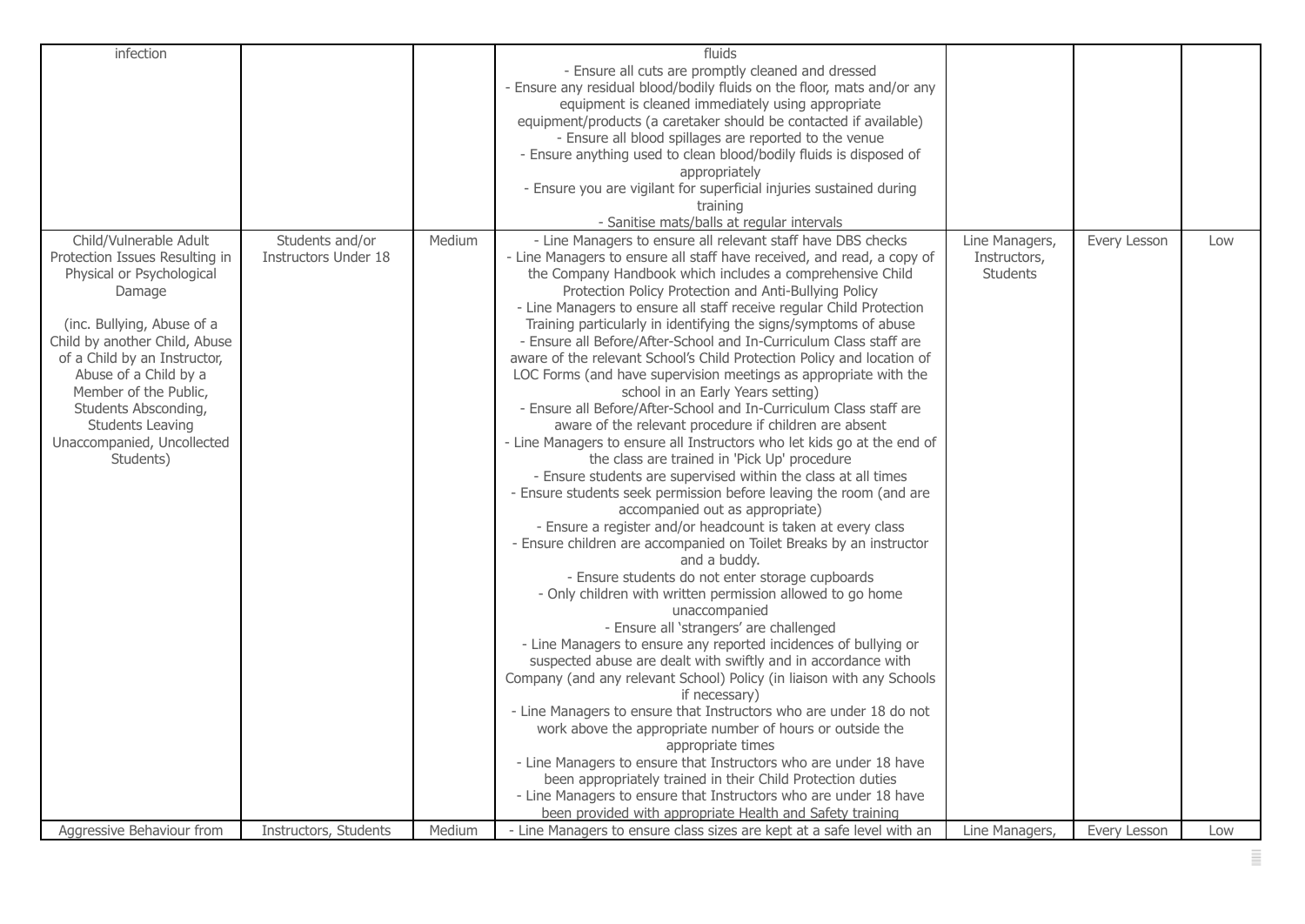| Students, their<br>Parents/Guardians,<br>Instructors or Other Venue<br><b>Users</b>                                                                            | and/or Spectators                          |        | appropriate number of Instructors assigned to each class<br>- Ensure all Instructors have CKF HQ, Rota Phone and (fellow<br>Instructors Phone Numbers where appropriate) stored in their<br>personal Mobile Phones<br>- Instructors provided with Health & Safety Training which includes<br>dealing with aggressive situations<br>- Instructors may end a session if they feel uncomfortable/unsafe<br>teaching and report the incident immediately to a Line Manager                                                                                                                                                                                                                                                                                                                                                                                                                                                                                                                                                                                                                                                                                                                                                                                                                                                                                                                                                                                                                                                                                                                                 | Instructors |                        |     |
|----------------------------------------------------------------------------------------------------------------------------------------------------------------|--------------------------------------------|--------|--------------------------------------------------------------------------------------------------------------------------------------------------------------------------------------------------------------------------------------------------------------------------------------------------------------------------------------------------------------------------------------------------------------------------------------------------------------------------------------------------------------------------------------------------------------------------------------------------------------------------------------------------------------------------------------------------------------------------------------------------------------------------------------------------------------------------------------------------------------------------------------------------------------------------------------------------------------------------------------------------------------------------------------------------------------------------------------------------------------------------------------------------------------------------------------------------------------------------------------------------------------------------------------------------------------------------------------------------------------------------------------------------------------------------------------------------------------------------------------------------------------------------------------------------------------------------------------------------------|-------------|------------------------|-----|
| Unexpected, Last Minute,<br>Changes Leading to Unsafe<br>Classes<br>(inc. Instructor Absence,<br>Sudden Instructor Illness,<br>Room Change, No Room<br>Access) | Instructors, Students<br>and/or Spectators | Medium | - Line Managers to ensure class sizes are kept at a safe level with an<br>appropriate number of Instructors assigned to each class<br>- Ensure all Instructors have Rota Phone and fellow Instructors Phone<br>Numbers (where appropriate) stored in their personal Mobile Phones<br>- Instructors provided with Health & Safety Training which includes<br>dealing with unexpected, last minute, changes<br>- In the event of a last minute change Instructors should perform a<br>dynamic Risk Assessment looking at the suitability of the training<br>space, class plan and check for any new/additional hazards<br>- Instructors may end a session if they feel uncomfortable/unsafe<br>teaching and report the incident immediately to a Line Manager                                                                                                                                                                                                                                                                                                                                                                                                                                                                                                                                                                                                                                                                                                                                                                                                                                            | Instructors | If Situation<br>Arises | Low |
| Illness or Injury caused by<br>Training Outside/the Weather<br>(inc. Heatstroke/Sunstroke,<br>Sunburn, Sun Damage,<br>Dehydration)                             | Instructors, Students<br>and/or Spectators | Medium | - Advise students to wear appropriate clothing for the weather<br>(covering up against the sun, keeping warm when it's cold)<br>- Advise students to use sun protection when appropriate (i.e sun<br>cream and sun hat)<br>- Inspect ground for hazards<br>- If students are outside and not with a parent ensure that you are in<br>control of the perimeter (visually or with a barrier such as a fence)<br>- Assess suitability of the environment for the class and ensure<br>students know how to behave and train safely in the environment<br>- Assess suitability of the planned activities for the class (taking into<br>consideration outside temperature, exertion levels, student abilities)<br>- Encourage students to bring water to class and to drink regularly<br>during the session during the scheduled drinks breaks<br>- Encourage students to take additional breaks if needed<br>- Instructor may ask any students, or fellow Instructors, that they feel<br>is acting in a manner likely to cause injury, to stop<br>- Instructors may ask students, or fellow Instructors, to stop training if<br>they witness any distress<br>- Instructors may cancel the class if it is deemed unsafe to continue<br>due to the weather (i.e. too hot, too cold, too wet)<br>- Line Managers to ensure that at least one 'Emergency First Aid at<br>Work' Trained staff member is rota'd in each class or that venue has<br>its own First Aider<br>- First Aid Trained Instructor/Staff Member to assess whether student<br>should continue training after experiencing any injury/illness | Instructors | If Situation<br>Arises | Low |

| Risk Assessment Verified By: | Date: | Risk Assessment Review Date: |
|------------------------------|-------|------------------------------|
|                              |       |                              |